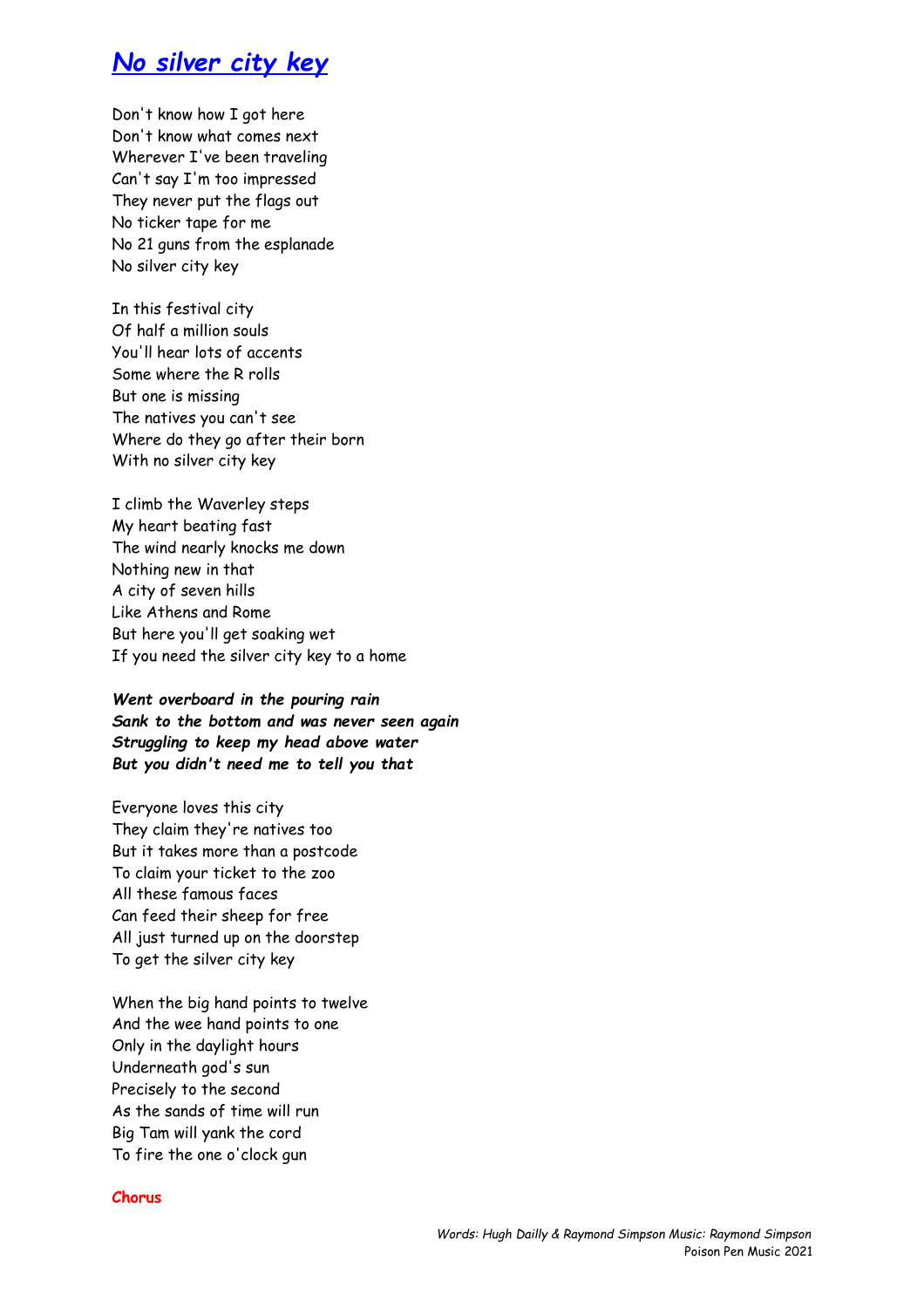# *Hit the ground running*

Swim naked in the moonlight Dance in the pouring rain Sure you may be born free But you're everywhere in chains

The whole thing is a mystery You'll struggle to explain No one knows the answer No one knows its name

*Feel free Feel Free Feel free Feel Free To hit the ground running To hit the ground running*

If you want to bend the bars And break free If you want go down on bended knee Swim to the bottom of the sea

### **Chorus**

From your first baby steps to infinity From the deepest roots to the tops of the trees From the furthest point that the eye can see The event horizon to infinity

The world doesn't have to agree You don't need permission from me Just pluck up the courage And feel free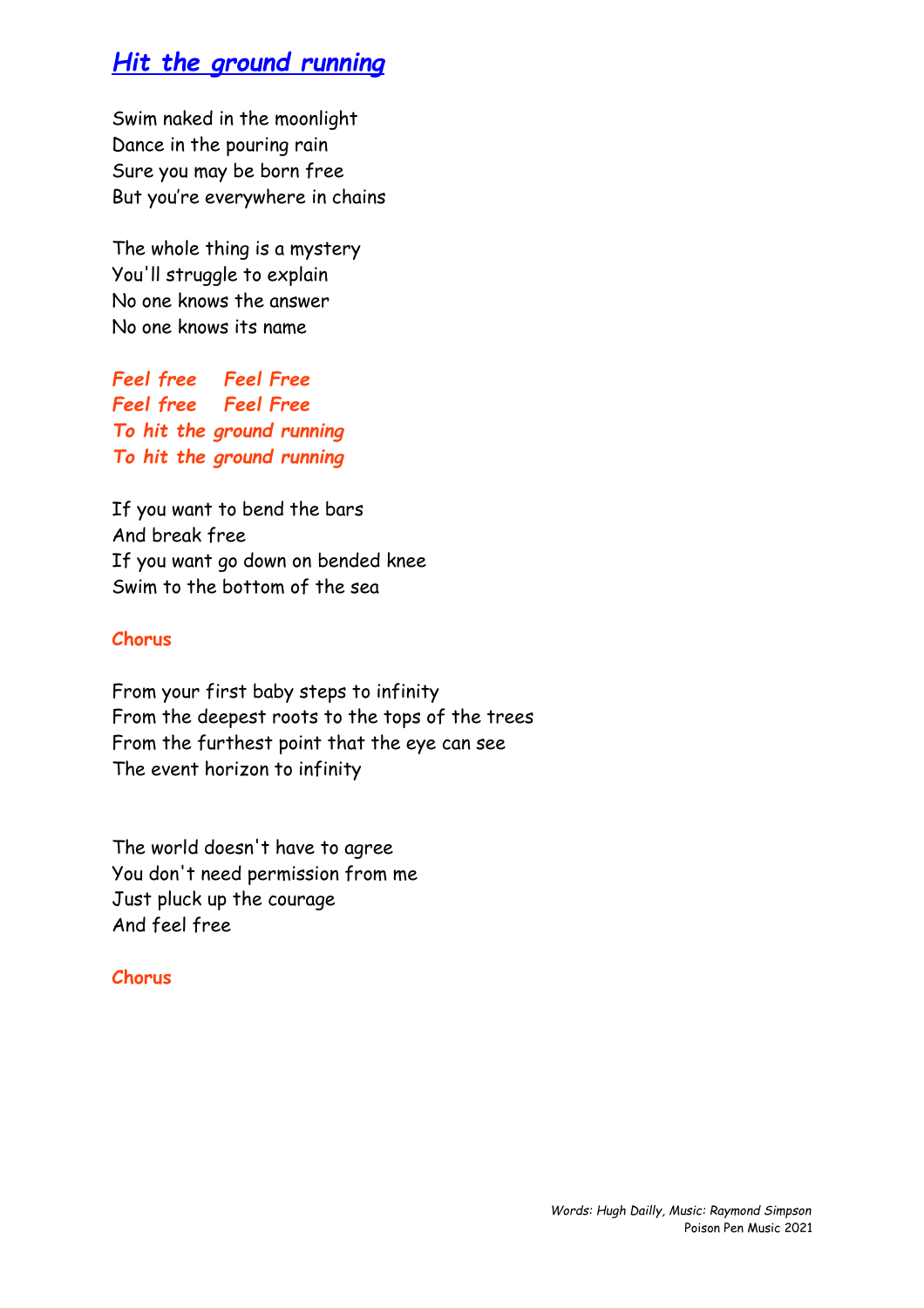## *What doesn't kill you*

I'm eating all that I can reach Got to grow up big and strong I got a sister twice the height of me And a reach that's twice as long Oooh Gotta keep strong

You never know when she will strike There's no pattern to her game A friendly cuddle or a back breaking hug To her they're quite the same

*Here she comes the human tornado I'm ready to be knocked down again What doesn't kill you makes you stronger Ooh look out here she comes again*

A wolf tucked under my right arm Carrying a broom that's far too long Think I'll try to climb the stairs again Better take some drink along Ooooh gotta keep strong

Oh no she wants to help me up Danger signals in my brain A little nudge and I'm flying through the air Just got to get up and try once again

#### *Chorus*

Will she ever forgive me For wanting to share all that she has Vying for affection with her mum and dad Only time will tell Only time will tell

I play the guitars that I can reach My keyboards not bad too I'm in my element on the drumkit Although Grandpas not so sure Ooooh gotta keep strong

Here she comes with the microphone The volume turned up loud I'm bleeding from both my ears she says what a great sound

#### *Chorus x 2*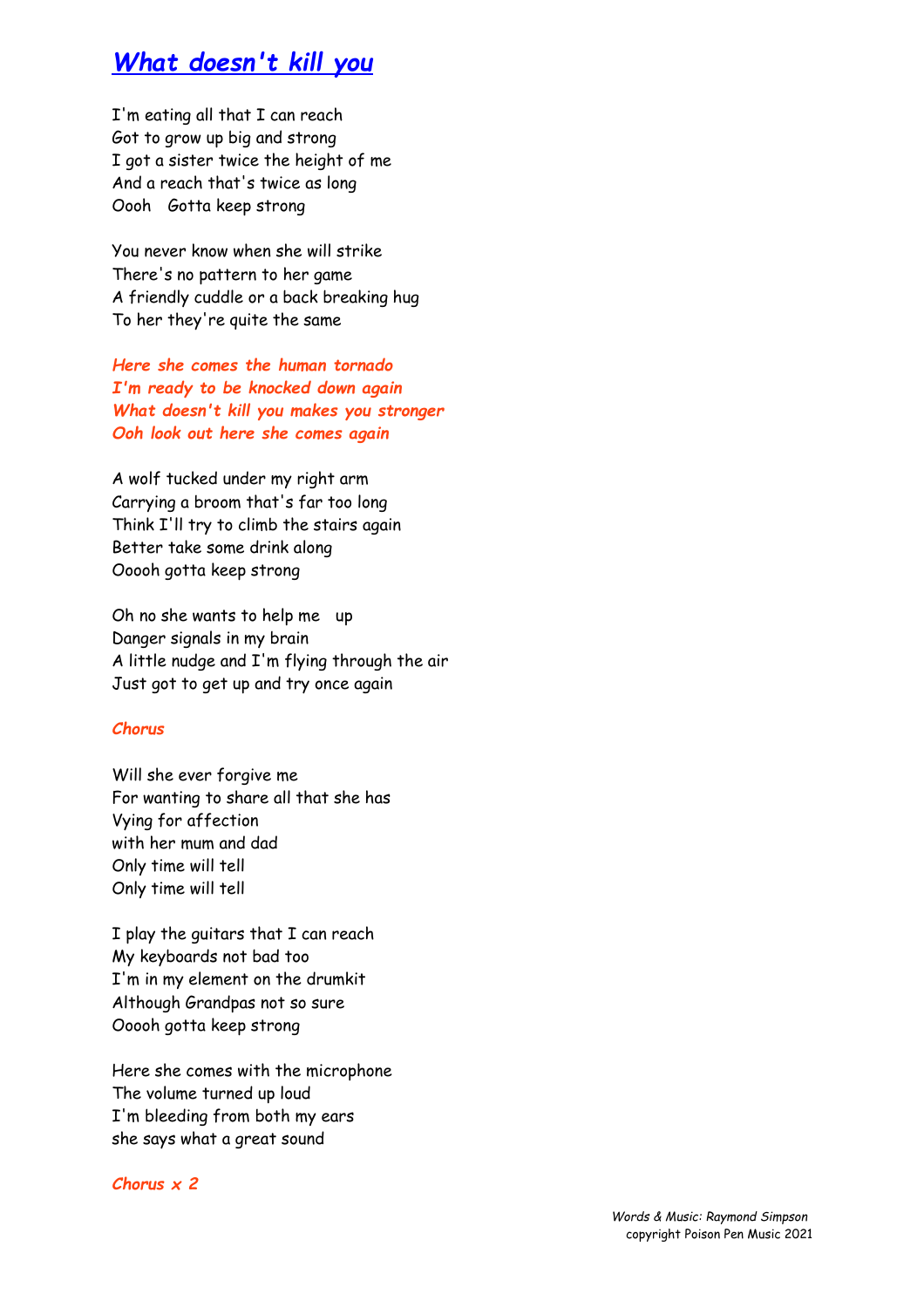## *No dignity left*

Buffalo Bill and Texas Jack Were kings of the frontier but never went back Disappeared from the west without a trace Run out of road left out of the race No dignity left no forwarding address

Sitting Bull the Indian Chief Gave up his fight with the white race Lied to and cheated his people abused Traveled the world in Bill's human zoo No dignity left no forwarding address

Michael Donald a working class man Was outnumbered and kidnapped by three of the Klan Descended from slaves he was hung from a tree Black lives barely tolerated in the land of the free No dignity left no forwarding address

Give me your tired, give me your poor Your huddled masses yearning to be free Send these homeless to me I lift my lamp beside the golden door

### **Instrumental**

The Pilgrim fathers went sailing west Looking for tolerance and a place they could rest Four hundred years later there's still no peace Just a land of hatred and incredible greed No dignity left no forwarding address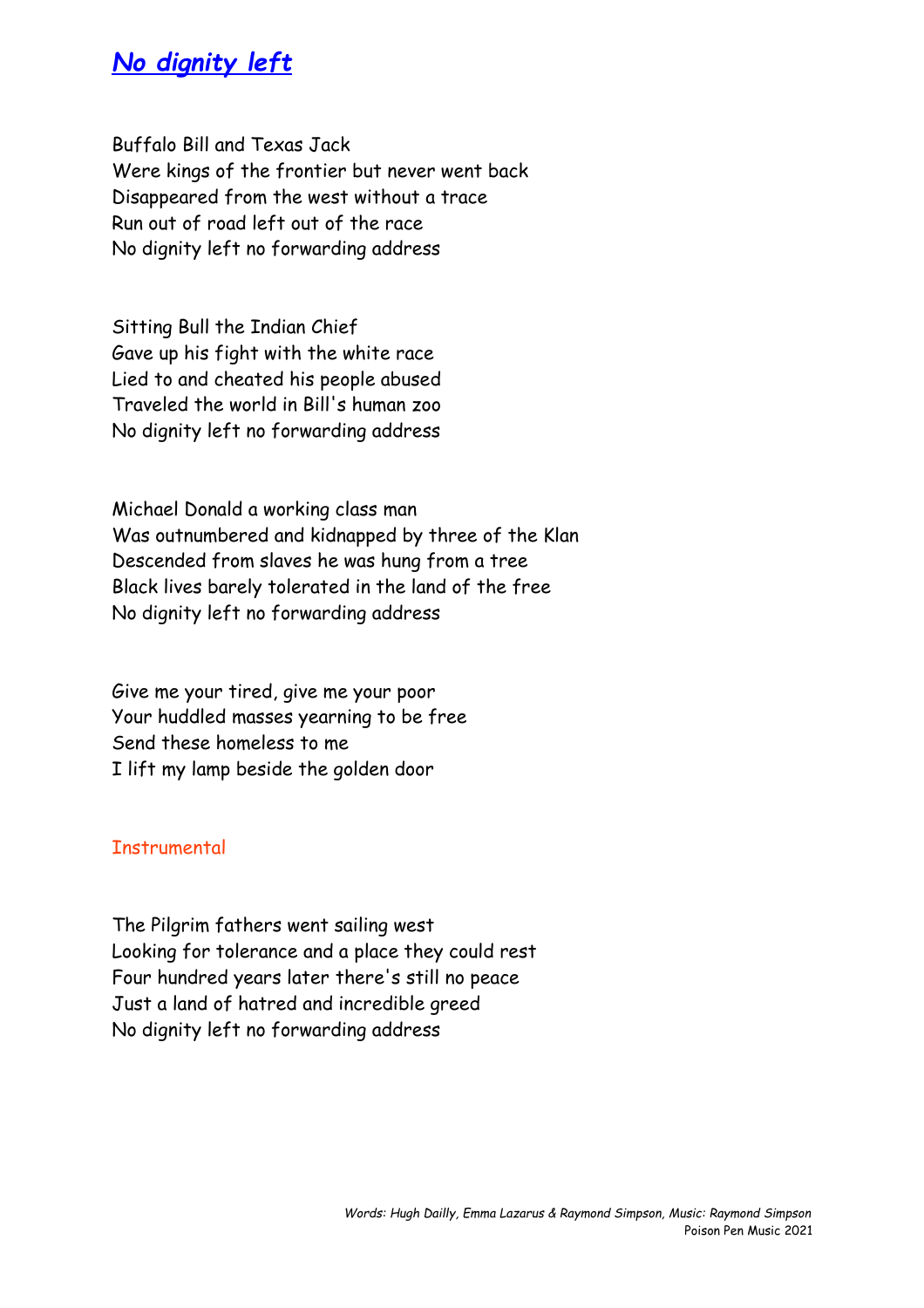# *Hello little one*

Hello little one You're on your way When you do arrive we'll celebrate your birth day

Your mum is organised She's enrolled you in school Got your life planned out, you'll be nobody's fool

Dad's still wondering When he'll get to sleep If he'll have time to play guitar, watch football and still eat

*Here you come, our special one We're here to make you smile and ensure that you have fun*

When it comes to grandparents You usually have four But for so many reasons there are going to be so many more

I hope you like football And music too But we'll still love you if you prefer to go to the zoo

### *Chorus*

Your coming will be disruptive Our lives turned upside down But the love that you'll bring to our hearts Will displace any frowns

Who will you take after Your mum or your dad I suppose we will find out by what time you arrive

Will you have blonde hair And eyes of blue Not that it matters cause we will still love you

*Chorus x 2*

Hello little one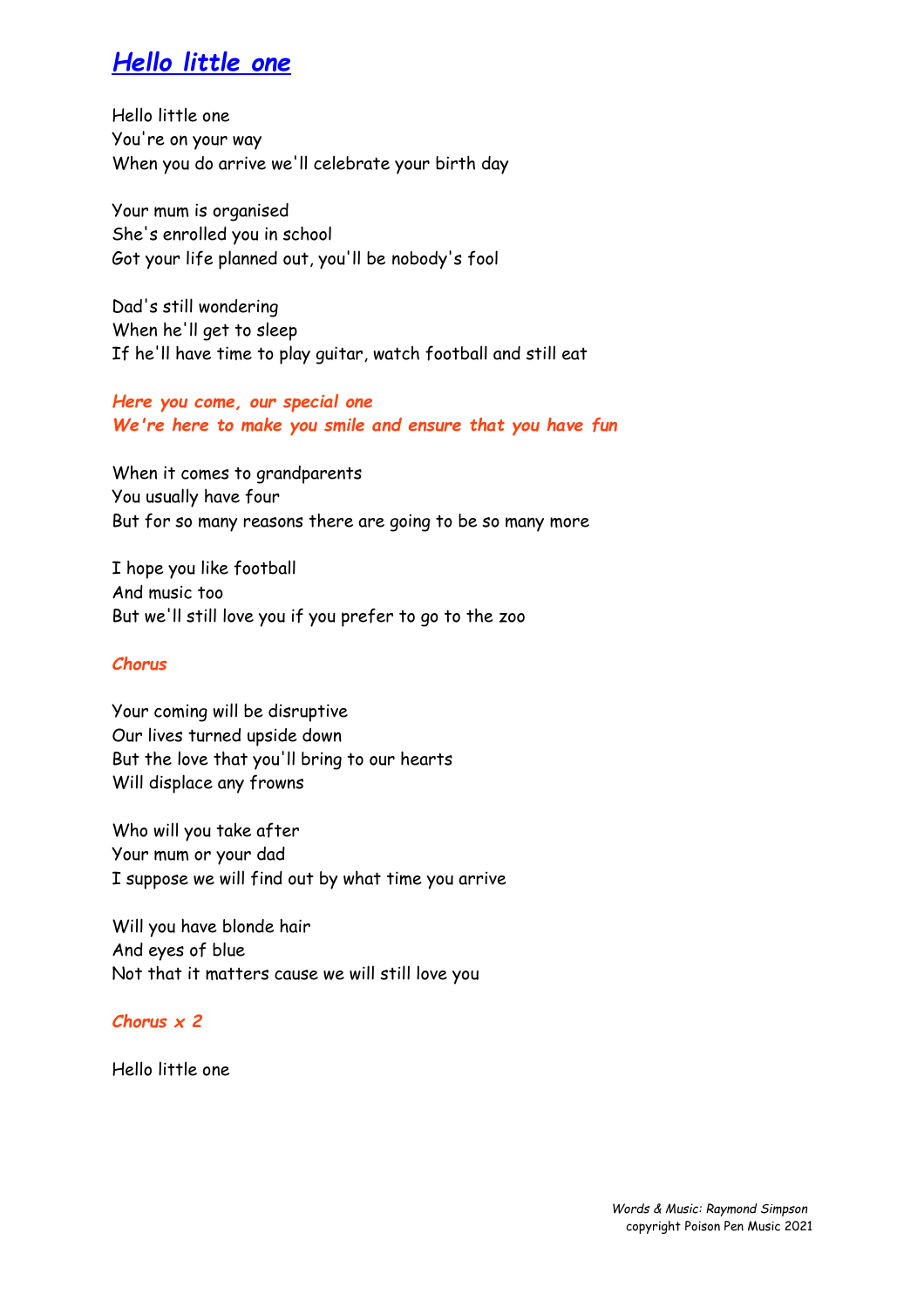## *Said good-bye too soon*

They say you won't be back this way and I hear your drum is silent Hope gravity was kind to you not dark and cold and violent A head of hair to die for cascading to the floor Hard to believe it was time to leave that you won't walk in that door Hard to believe it was time to leave that you won't walk in that door

You said goodbye too soon, my friend for we need strong hearts like yours All hands on deck the captain cried to get through these dark hours Out on the Ocean, Seven Stars let's have another tune All together, one more time you said goodbye too soon All together, one more time you said goodbye too soon

They say you won't be back this way that the final verse is sung One last tune beneath the moon then the piper will head home Where were you when we needed you to keep a steady beat So let's all raise a glass, my friend to the next time that we meet So let's all raise a glass, my friend to the next time that we meet

### **Instrumental first 2 lines**

where were you when we needed you to keep a steady beat All together, one more time you said goodbye too soon All together, one more time you said goodbye too soon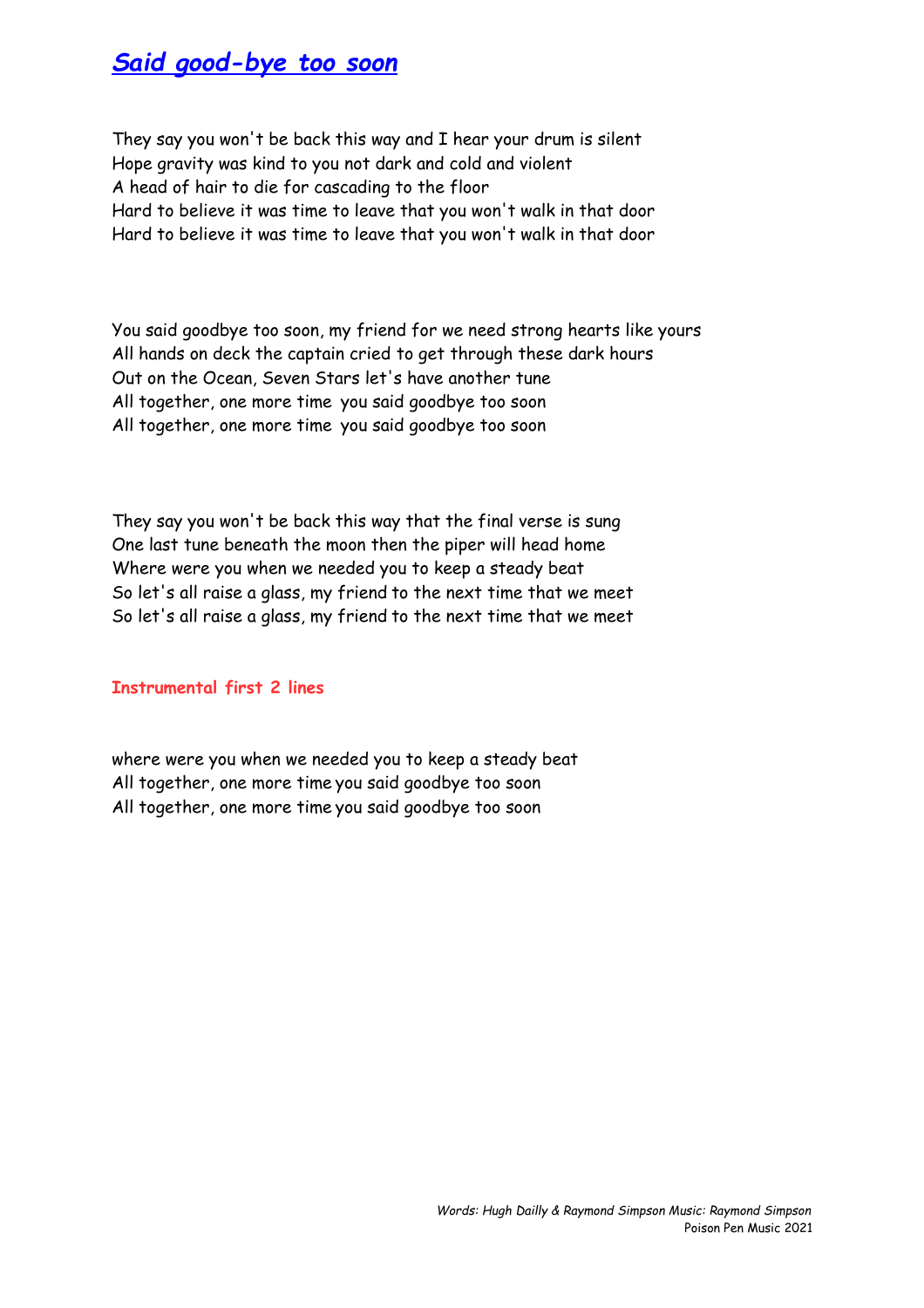## **Next to no time**

Next to no time in the blink of an eye No sooner born than it's your turn to die No sooner arrived than you're saying good-bye Next to no time in the blink of an eye

One way ticket take the scenic route No returns available seek out the forbidden fruit Eat your fill before the green leaves turn brown Next to no time in the blink of an eye

Three score years and ten you won't go round again No if, no maybe it's a rock solid when Grab everything you can you'll not pass this way again Next to no time in the blink of an eye

*Day after day Finger in the clay Leaving an impression That will soon wash away That will soon wash away*

### *Instrumental verse*

Fragile, so fragile handle with care This way up for there's no way back from there Can't give you directions can't tell you when Next to no time in the blink of an eye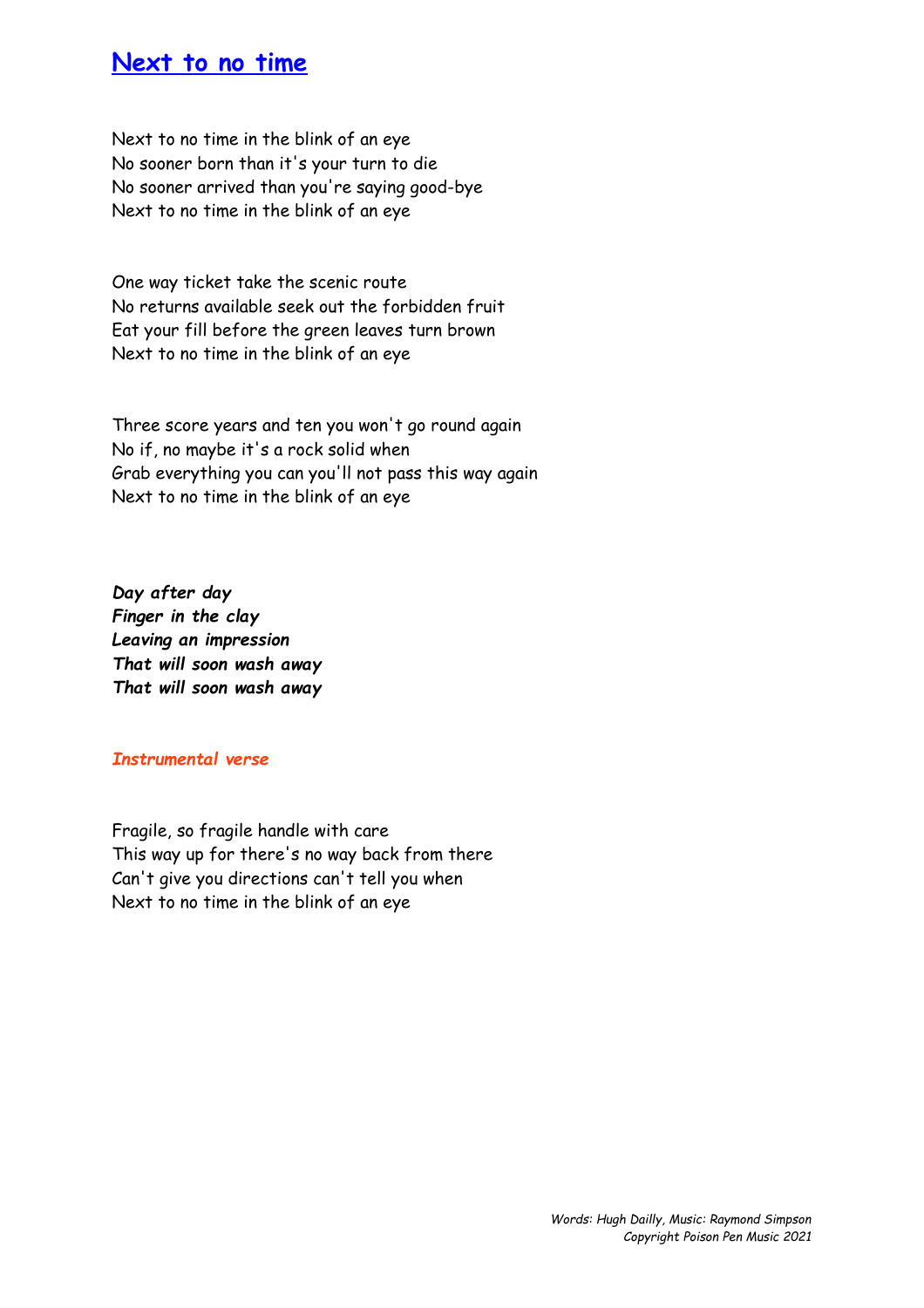## **House of cards**

### **Instrumental verse**

We're living in a time of truth decay And there's some don't want it any other way There's clear blue water between night and day Between right and wrong so watch what you say

We're living in a time of truth decay On the one clear path to better days Riding the scorpion better watch your mouth In my opinion you better not shout it out

*House of cards Could fall either way House of cards In a time of truth decay Didn't history teach us nothing*

When the storm comes down we're dragging the river Got dogs, got divers we're in this together No word of survivors been up there for days We're living in a time of truth decay

#### **Instrumental Chorus**

*Got all the names here in order Weasel words can slip away to the border Listen for your name listen for your number*

#### *Instrumental verse*

#### **Chorus (Half Time)**

We're living in a time of truth decay And there's some don't want it any other way There's clear blue water between night and day Between right and wrong so watch what you say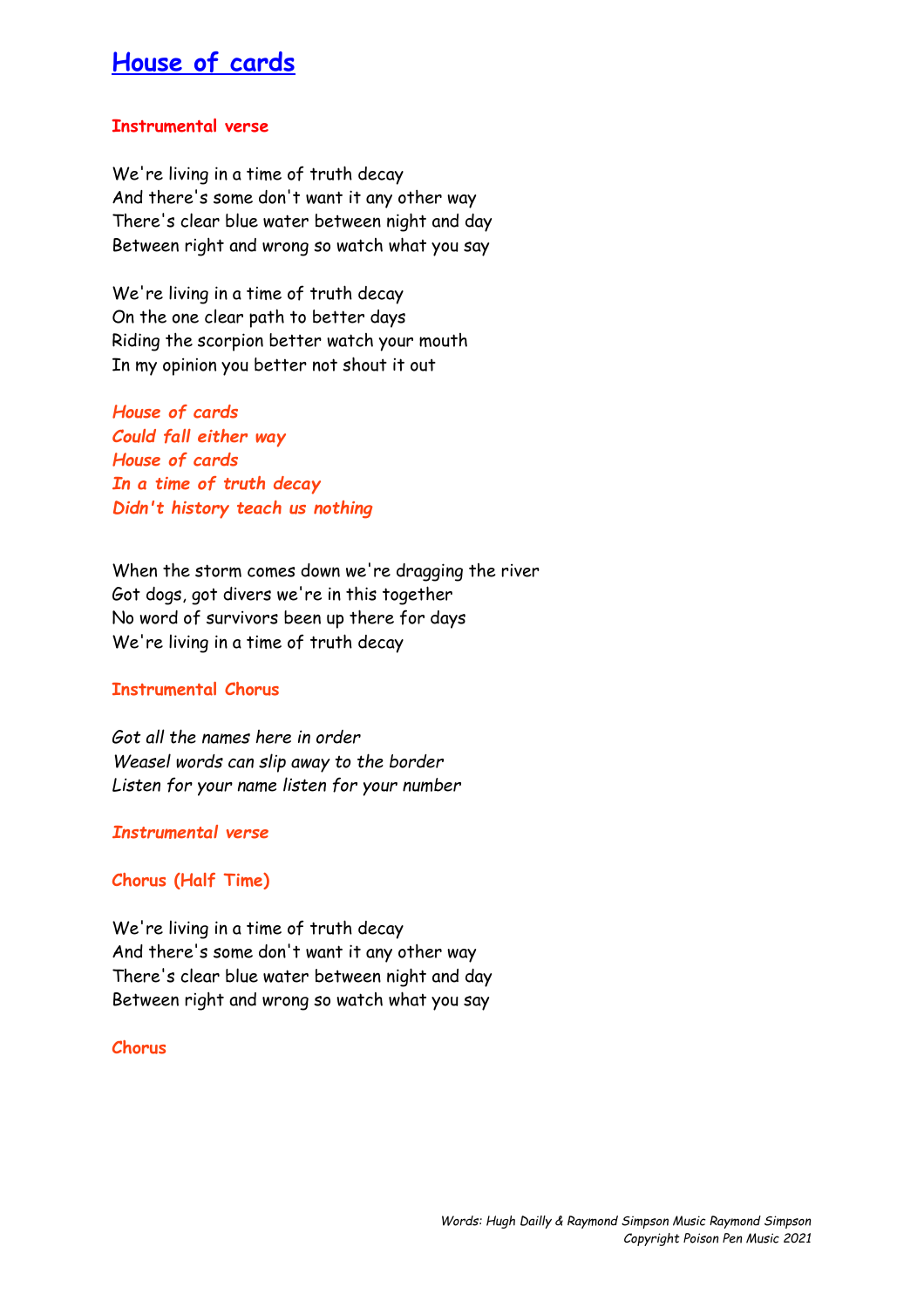# **Thinking of you**

I know that I miss you every day I know that you don't have time to be blue

*But I hope that you sometimes Even just once a week You still think of me Still think of me*

I miss the days when we'd go out Take a walk in the park chase each other about

### *Chorus*

It's not the same the world we're in now Keeping apart never letting you out

### *Chorus*

*I look at your photographs They always make me smile But I need to hold your hand Every once in a while*

*It can't be too long until we can meet I hope you remember the name of my street*

*I hope you haven't forgotten me Still remember my name Cause I've been thinking of you Thinking of you*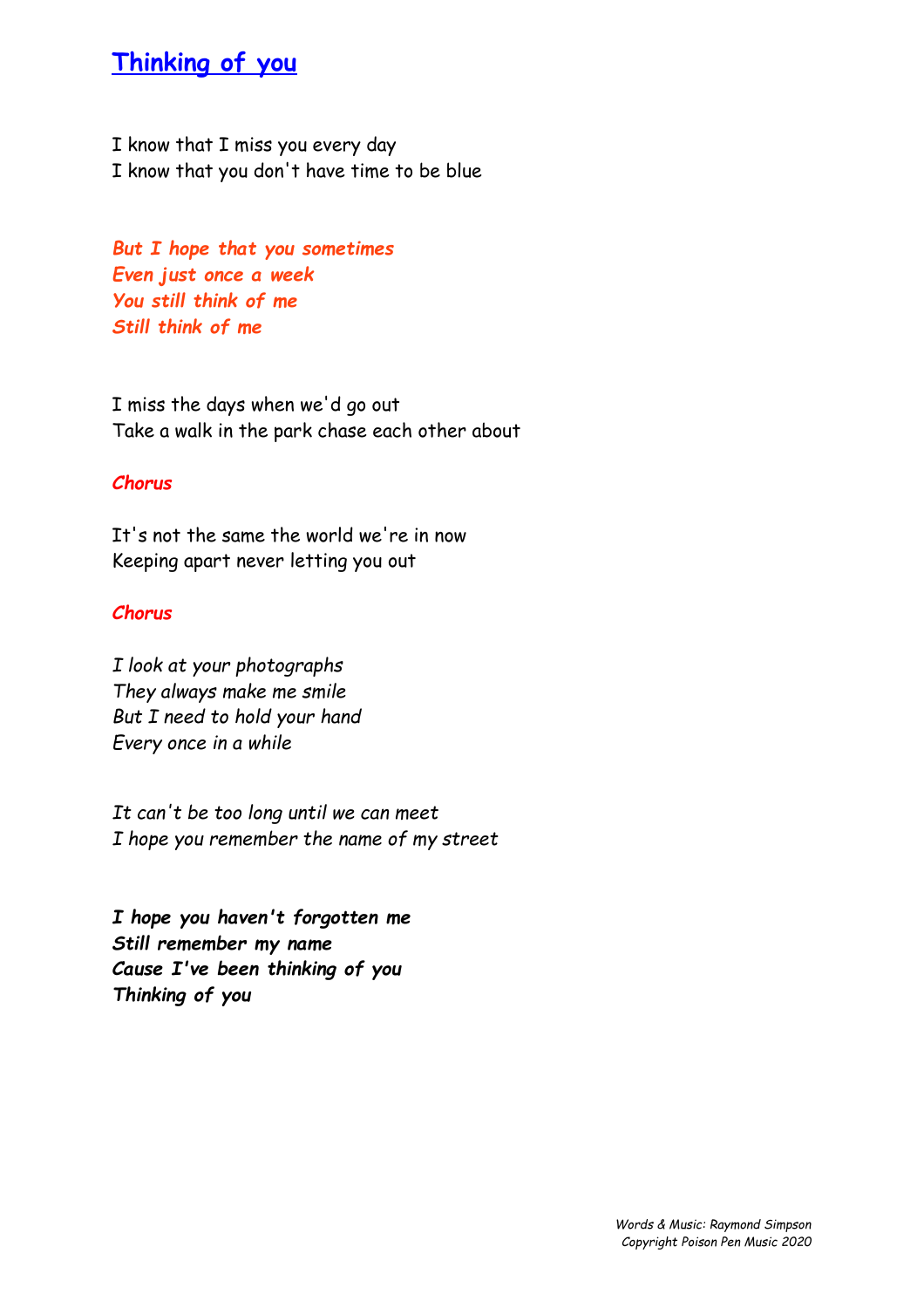# **Still searching for you**

Hold on to my hand Don't ever let go Cause if you do You'll be lost in the deep snow

The wind was howling The cold was intense Our fingers were numb and cold Didn't feel our dis-connect

*Never saw you again You vanished in the storm Our separation never left me Still searching for you Still searching for you*

We searched all week for you Not a sign or a sound No frozen body Not a mitten even found

The guilt was intense I felt responsible too How did I let you go Not hold on tighter to you

*You were my brother And my best friend I'll never forget our bond Still searching for you Still searching for you*

Snow on snow White is all you see How can you disappear When I was so near

I long to be with you Free from this guilt Holding onto your hand In our world of deepest silk

*Still searching for you Still searching for you*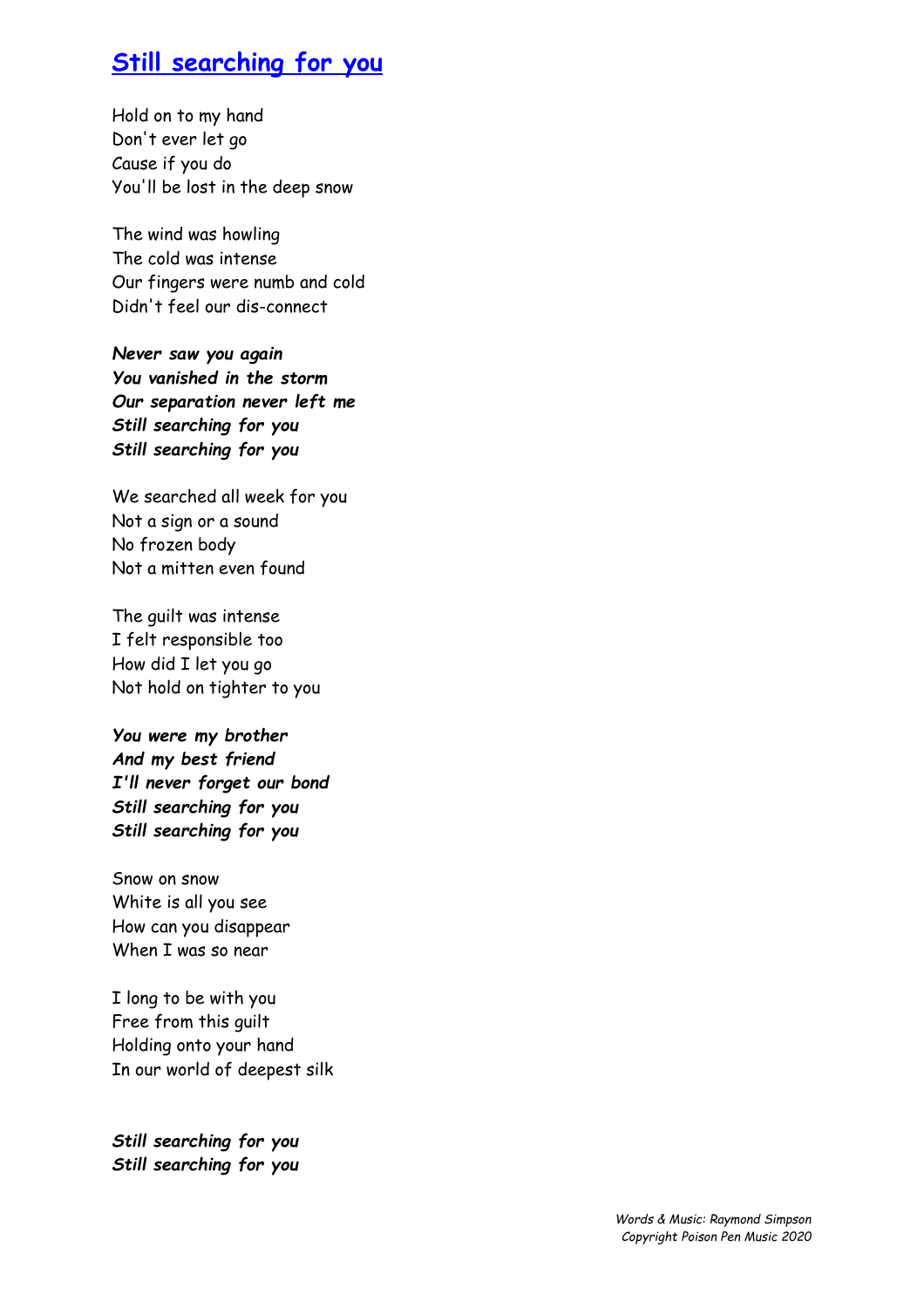## **Well here I go**

Been locked up in a dark place Where the sun refused to show it's face No champagne in the bottles No bubbles in the wine *Now I've found the combination Found the way to pick the lock Waiting for the starter's gun To come flying off the blocks*

*Well here I go Here I go again It's the little things that matter Not felt this way since way back when Well here I go Here I go again*

Beneath the ocean in a diving bell Dark and cold in the fires of hell Umbilical chord to the sky above You've got my back I've got your love Slip the anchor lets get underway The seven stars and the milky way Tomorrow is another day Let's get this thing started

## **Chorus**

In the damp and dripping dungeon With the jailer dressed in black I took off the iron mask And handed the damned thing back Then high up on the battlements Day breaking in her dance I jumped into the morning Without a backward glance

## *Chorus*

I knew who I was this morning But I've changed a few times since then If you can hang around an hour or two I guess I can change again